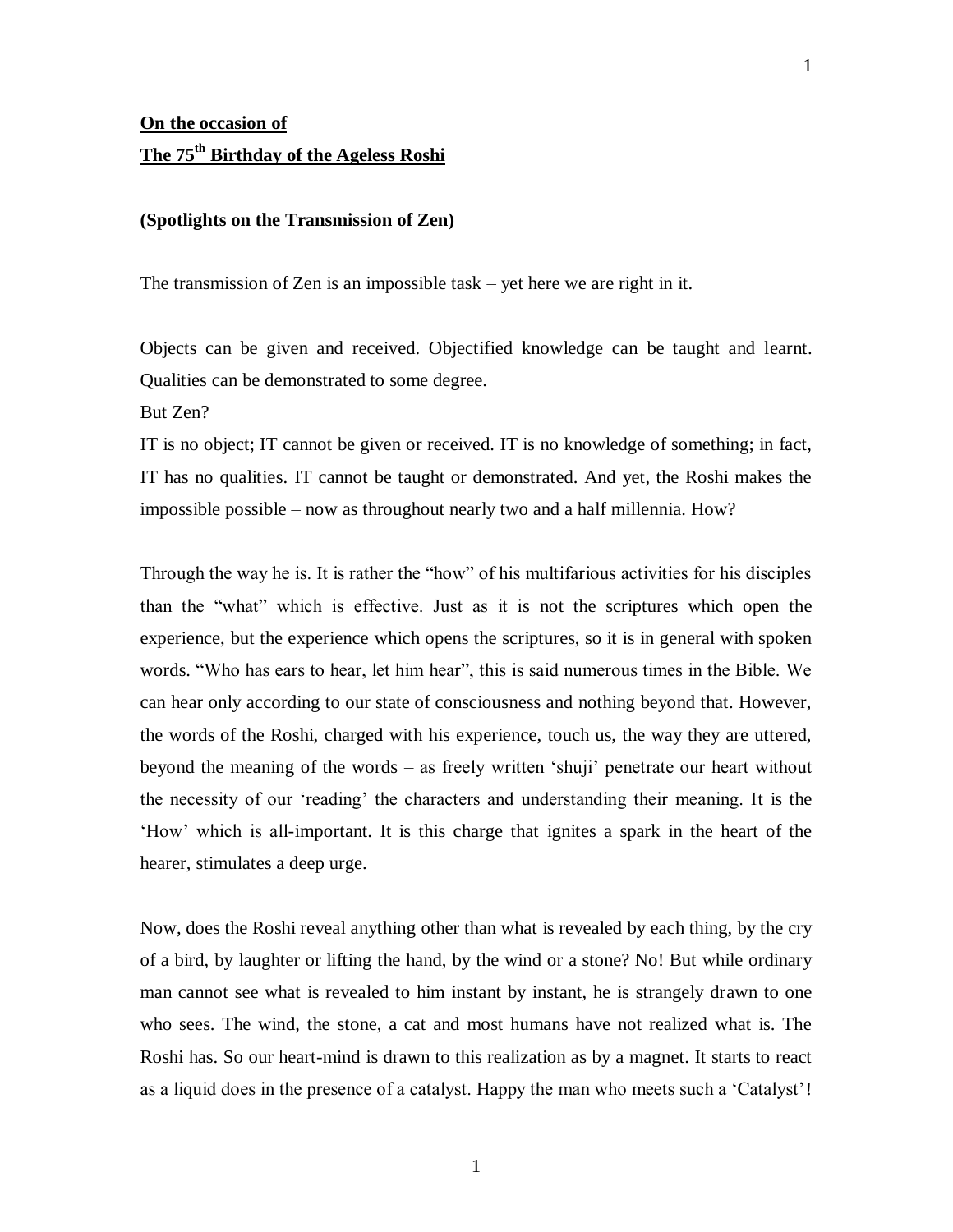But when practice has ripened and we truly MEET the ROSHI, we 'meet' HIM in our deepest heart. We do not see HIM 'face to face' – there are not two faces. What then is there? Nothing!

So all the patience of the Roshi and all the trouble to realize - - - nothing? Oh this NOTHING: WIND, STONE, TIME – and wind-WIND, stone-STONE, time-TIME – each utterly different and unique and yet: the Same. There is TIME-time, there is I-i – no difference. There is MOVEMENT-movement – and all is still. Is that all? No, just a beginning.

Like a clown on a trapeze, tight-rope dancing in seeming awkwardness, falling down alternately right and left, somehow holding on to the trapeze, we – not seemingly awkward but willy-nilly – falling down now to the Esssential- Qualityless – then back up again – and over we go to the other side, falling to the phenomenal qualities. How comic! How sad!

To live 'on the trapeze' in perfect equilibrium, the trapeze even having vanished, just firm ground, our very Home, the Quality-Qualityless, is possible for moments at best. At first the koan are our balancing pole, and by and by we become a bit steadier. To integrate experience into each cell so that we can live it, what a long process! But it cannot be hurried up; there is no "go and get it". "Slowly! We have no time to make haste", decades ago our teacher of mathematics said. It certainly applies to Zen-practice.

Oh, the genius of the *koan*! A closed barrier to everybody-consciousness, each turns into an open entrance to our turned consciousness: barrier-entrance – signifying exactly the state of balance 'on the tight rope'. By challenging us they create an emergency and – phuuuiiit – we pass. No barrier, no entrance. Yes – afterwards.

Europeans, however, now and then manage to spoil this process in a similar way as Herrigel did who in Japanese archery manipulated his thumb instead of staying there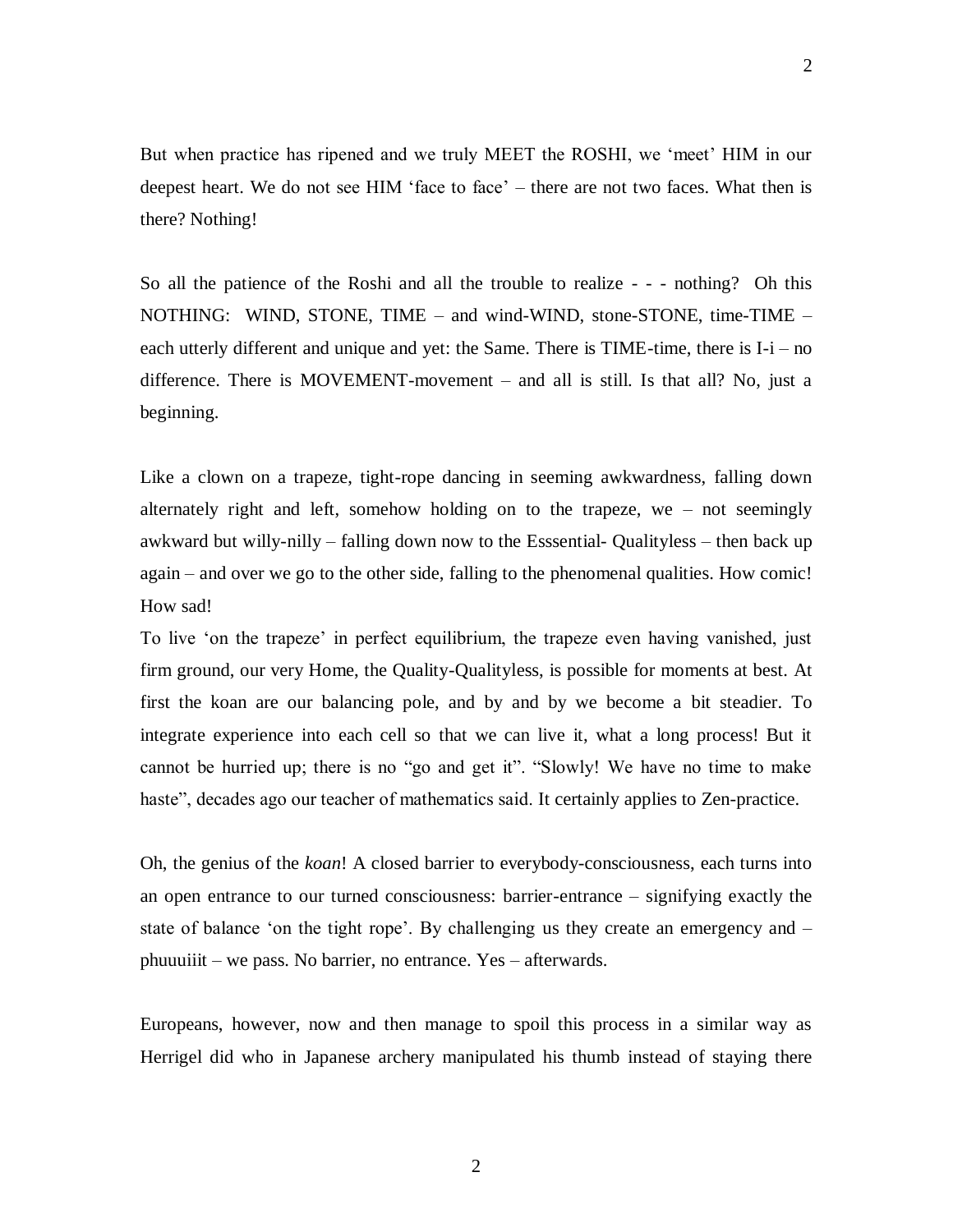without intention or interference until the arrow took off by itself.<sup>1</sup> Those using this 'thumb-trick' come up with formally correct answers, - yet, made-up answers, arrived at by the very means they have become used to for so long. So the 'correct' answer is entirely incorrect. It is, as a Hasidic master once said to a Rabbi: "What you have expounded is correct. But your knowledge has no life."  $2^2$  As the means, so the end/result. Path and goal are one.

The transmission to a culture as different from the Japanese one as the imperial summer residence of Schönbrunn is from Katsura Rikyu, as English 'high tea' from 'o-cha no yu', as Tizian from Sesshu, is beset with pitfalls, the consciousness of the respective people being as different from the Japanese one as their cultural expressions, their languages and ways of writing are. Since it is the ordinary mind with which we start, this has to be taken into account. It affects e.g. the way the *kyosaku* is used.

Today, however, there are many indications that the Western consciousness undergoes a deep change. The 'great track' to the East of thousands and thousands of Westerners is one of them. We also hear these days from Western physicists and astronomers what sounds like words uttered by ancient Buddhists or Hindus. The results of Western science now point to a universe which resembles rather that of Eastern sages millennia ago than the narrow earth-centered one which the West up to quite recently had insisted upon.

Be this as it may, the transmission as such goes through the ROOT-of-no-qualities, a ROOT which knows of no differences. In this ROOT-state everything falls into One. Here the disciple awakens to THAT which the master had awakened to before. Without that, Zen is just welcome as a useful 'method', a 'technique' for other ends. But when there is the slightest interference by any secondary aim, by any concept or plan, Zen evaporates for us – though IT never vanishes. But what then remains as process amounts to patching up this or that old garment, or, as the Roshi often has said, "to binding the branches of different trees together".

 $\overline{a}$ 

<sup>&</sup>lt;sup>1</sup> "Zen in the Art of Archery", by Eugen Herrigel

<sup>&</sup>lt;sup>2</sup> "Tales of the Hasidim" by Martin Buber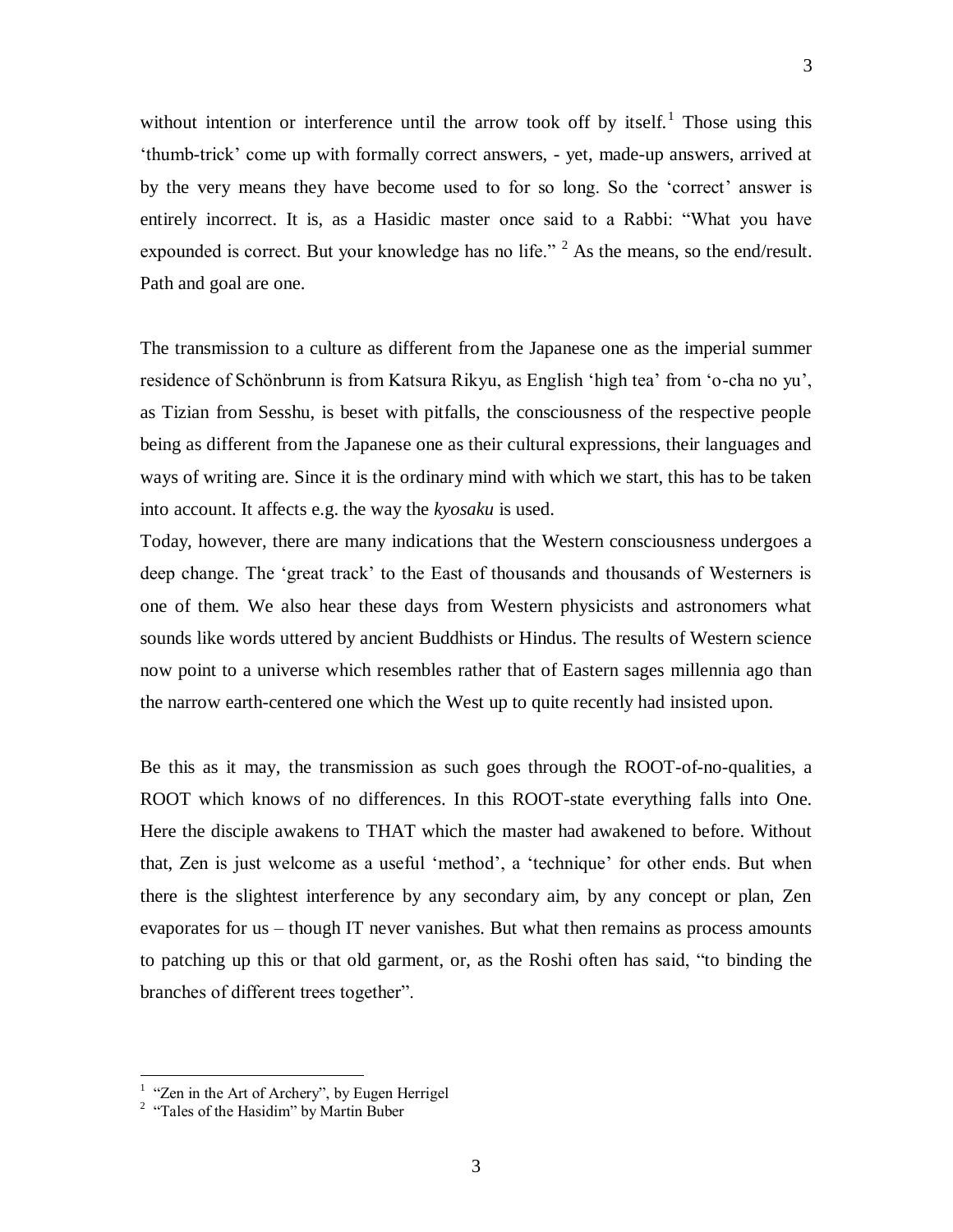we ever truly sufficient? Do we not hear e.g. that even Bassui Zenji in spite of his profound enlightenment hesitated at first to transmit Zen even within his own culture, again and again withdrawing from his would-be disciples? Lack of compassion? No! Just deepest compassion, based on profound responsibility.

ZEN, beyond all names and terms, cannot be claimed by any religion and of course, also not by Buddhism. There is no such thing as 'Buddhist Zen' or 'Christian Zen' or 'Hindu Zen'. A scream in pain, a cry of joy – is that Buddhist? Christian? Hindu? Islamic? Or what? Ha!

ZEN just IS: our very heart-mind: the graceful bamboo – the meowing cat – fragrance of the plum blossoms – storm on the ocean – pain – laughter – ah, when is there a moment that IT is not? From where to where could Zen be brought, could Being be brought – BEING beyond "to be or not to be"?

But since we are not aware of IT, there is practice, in the process of which obstructions, interference, delusions (our favorite 'toys') slowly, slowly fade away. (Only much later it dawns on us that not even the 'sickness' is outside the 'cure' – but to see that we have to be 'cured' somewhat.) Patiently again and again the Dharma is taught – but who can hear it? When, after all, we have come to be aware of the Great-ORDER, going right through, unobstructed by being the numberless things and changes, changeless, empty, infinite, perfect – or rather: of no qualities - , in stillness and in chaos, nothing separate and outside of IT, we may exclaim: " So, that is what is called 'Dharma'! Indeed:" When it rains the earth gets wet" – just that  $-$  what a revelation! But the blind one considers that a platitude; it can't be helped.

When becoming aware that our inside coincides with what we had been told all along, deepest gratitude and admiration arise. Only now we can begin to truly esteem the treasure of the teaching. But now, to the degree we have grasped IT, IT is our own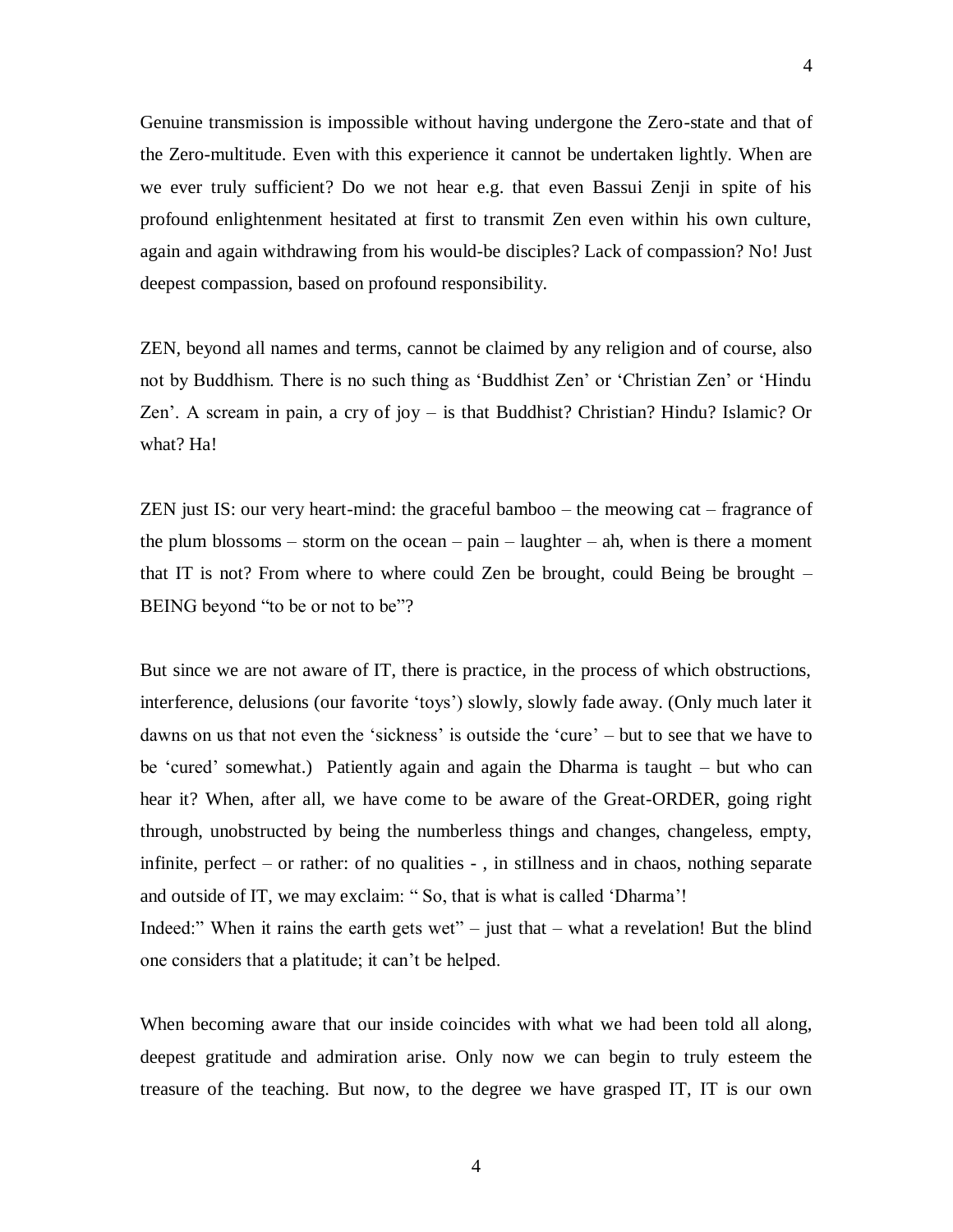treasure, as if nobody ever had said so before. Ah, if only everybody could be aware of This, of his Treasure! But in guiding Zen–companions – now seeing it 'from the other end', so to speak – it is evident that there is no 'giving' as there was no 'taking'. All that can be done is to utter this own Truth in the certainty that it tallies with the age-old, ever new Dharma and to see to it that at any given time each one according to his state is in the best position to discover IT in his practice.

The telephone rings – I get up. How? Unexplainable by ever so many volumes. A 'miracle' has occurred: I got up! Nothing has changed. No intention – just happenings – facts of no quality - - - and we glance at the world where words like 'good' or 'evil', like 'sacred' or 'profane' have no meaning whatever.

How fragrant the earth now in spring!

Glimpses of the Second-Naturalness, i.e. the Primordial-Naturalness to which the Path leads us 'back' – glimpses of THAT which walks the feet, inclines the hand, moves the fingers on the typewriter, puts the blankets in order in sleep, awakens us on the minute, an 'inbuilt alarm clock' working to perfection – ah, of that which works to perfection each aspect of our life. No interference – no intentions – no Emptiness – no things – yes no Dharma, no God - - - "glimpses of being rid of God", as Meister Eckehart says<sup>3</sup>, the state of "the Buddha killed".

Yes, only by being rid of 'Buddha", forgetting Buddha, we find BUDDHA; and we find HIM to the very degree that we find ourSELF. Only by being rid of 'Christ', forgetting Christ, we find CHRIST.

Is this not what Jesus-Christ tells us by"…it is to your advantage that I go away, for if I do not go away, the Counselor will not come to you.."(John 16,7)? As long there are superimpositions by any attachment, any clinging to Himself, by any ideas about him  $$ about anyone or anything else, for that matter -, the Spirit, THAT, cannot be realized, and we are far from the Reality.

 $\overline{a}$ 

<sup>&</sup>lt;sup>3</sup> Meister Eckehart "The Poor in Spirit", Math.5,3 (translated from German)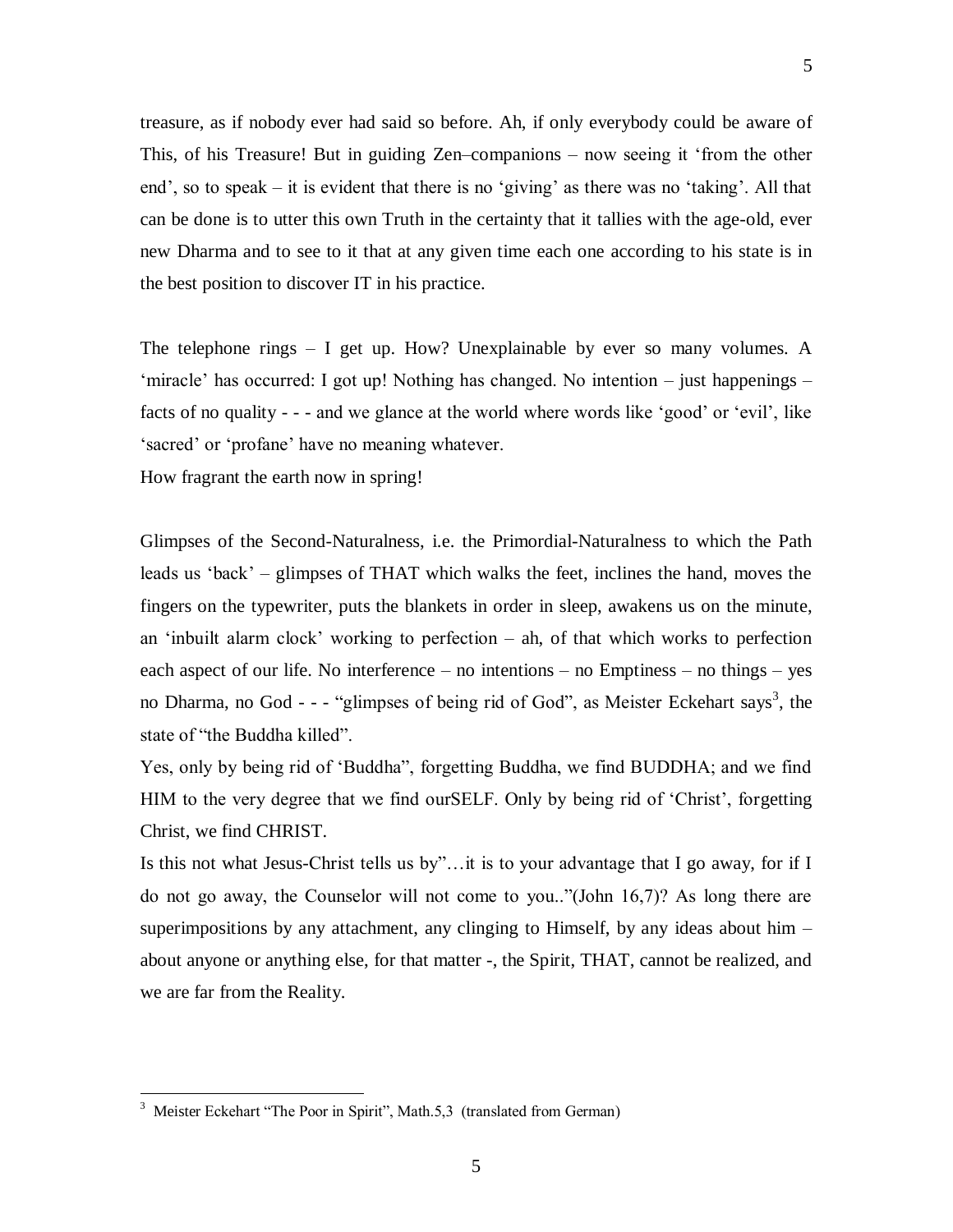" Thou shalt make unto you no idols and erect no graven images …", we read in the Bible (Lev.26,1). But making idols, erecting graven images, images deeply engraved in our consciousness, is what we are constantly doing. All our concepts, ideas, dogmas, imaginations are nothing but 'graven images', and the more closely man is involved in a cultural set-up, the more difficult for him to tear himself loose from those.

'Buddha', 'Christ', 'Buddha-Nature', 'God' – what we conceive of under these terms in our everybody-consciousness are projections of this consciousness and thus necessarily as limited and conditioned: idols.

Isn't it the physicist's consciousness, the way his attention is directed, which determines whether light appears either as waves or as particles? So it is with everything: characteristics of our mind.

This fact cannot be stressed enough with Western Zen-companions with whom the subject-object split is far more radical than with the Japanese. But finally it has to be experienced – no other way to overcome our delusion.

Buddha, Buddha-Nature – Christ, God, Holy Spirit – they are not objects of our knowledge or non-knowledge. In fact: nothing whatever is! Even when all is said, described, explained about a blackbird, we don't know the blackbird at all, and this is not the living, chirping reality: BLACK BIRD !

How much more evident is this fact with the Supreme NAMELESS ONE, with THAT which by its very nature offers no hold for any thought. But our understanding of any being or thing which we – wrongly – regard as "object' is only an apparent one as well. Western scientists slowly become aware of this fact. "It is a question whether scientific man is in touch with 'reality' at all – or can ever hope to be", says L.Barnett<sup>4</sup>, and more and more scientists tell us now "We don't know" – words indicating a significant change, an insight which provides soil for *zazen*.

Without knowing ourselves we don't know anything, this is an ancient wisdom. But when about 700 years ago Meister Eckehart said: "How may man recognize God without

 $\overline{a}$ 

<sup>&</sup>lt;sup>4</sup> Lincoln Barnett " Dr. Einstein and the Universe", p. 16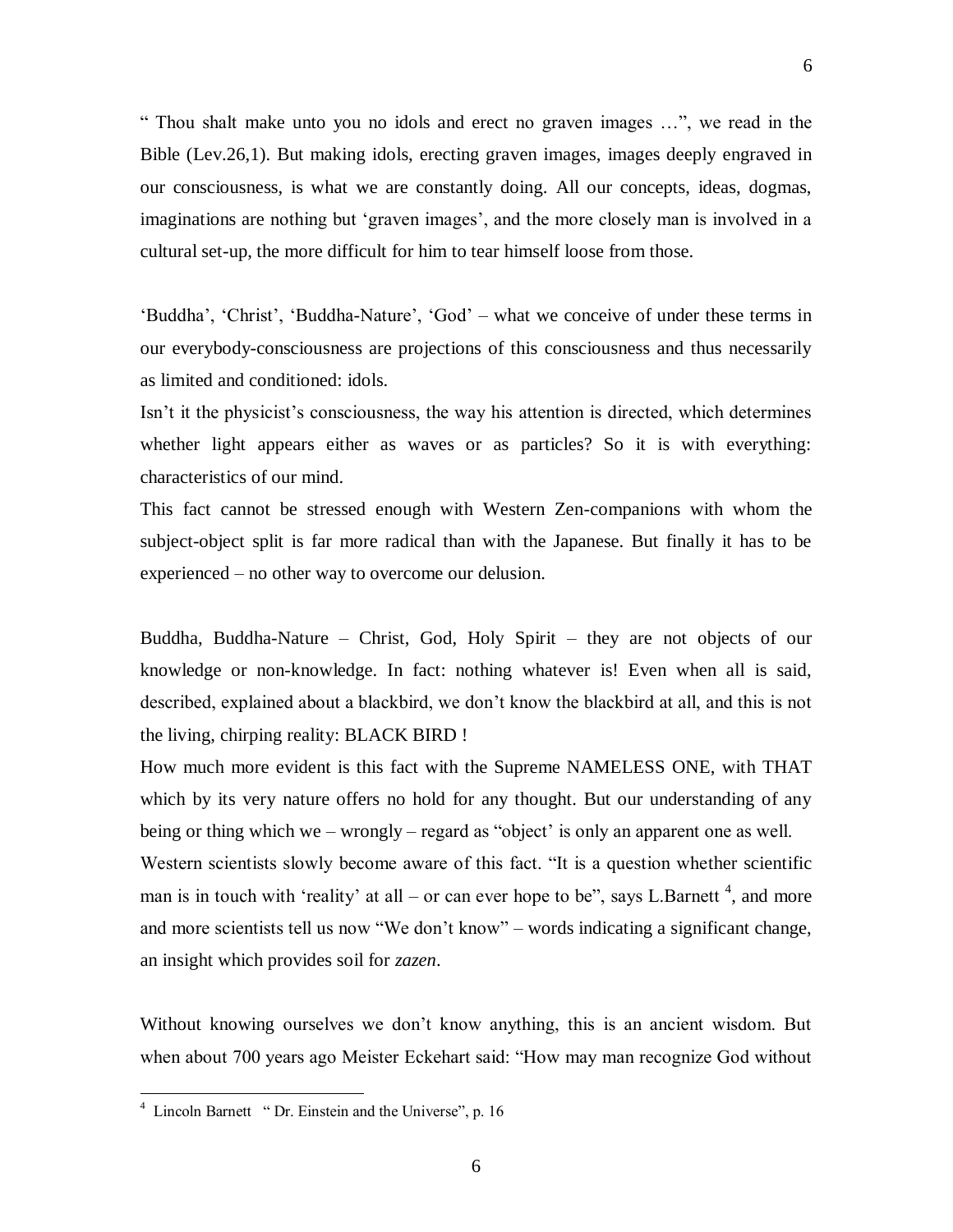first having recognized himself", Europe was not ready. Is it ready now to follow e.g. his demand: "You shall love him (God) as he is a non-God, a non-Spirit, a non-person, a non-shaped one: but rather pure, clear Oneness, far from all duality"? <sup>5</sup> Quite a shock to a dualistic culture, to one where it is heresy to this day to regard God or the Holy Spirit not as persons. But here everything is transcended. "Pure, clear Oneness", the "loving one" included, himself not separate from That, "far from all duality" - - - How far have we strayed from the awareness of That!

Without passing through the 'dark night' of St. John of the Cross, without utter deprivation and loss, without the Great Death, as said in Zen, there always remains a clinging to names, forms, terms, i.e. to the surface, the objectified. But when, stripped of any attachment, THAT is experienced, there suddenly arise deep veneration, gratitude and faith – such is the paradox. Now being bare of all clinging, everything can be set up again freely, freely we can utter names, have pictures and statues. Now everything is new and very natural.

Who is anchored in THAT from which all religions spring and to which they lead back, feels an equal respect for each of them, while he may choose the expression through his native religion. But having been 'soaked' to some degree in the One-Reality of which all names, forms, terms of whatever great religion are equally valid expressions, he discovers THAT under each guise. Now it is evident that the very names, forms and terms which for our everybody-consciousness hide the Reality are revealing IT now.

It is death which presents us with LIFE. It is death which makes us transcend the duality of life and death. This gives the scale for *dokusan*: each one of us inevitably goes through suffering and must surely die his own death; so it is urgent to go beyond some puny experience. This implies severity. Our everybody-consciousness has a terribly strong hold on us, and there is resistance, quite often caused by fear of the Unknown. However, death knows of no negotiating – and it is impending any time. So we better 'die' now.

 5 Meister Eckehart "On the Renewal in the Spirit", Eph.4,23 (translated from German)